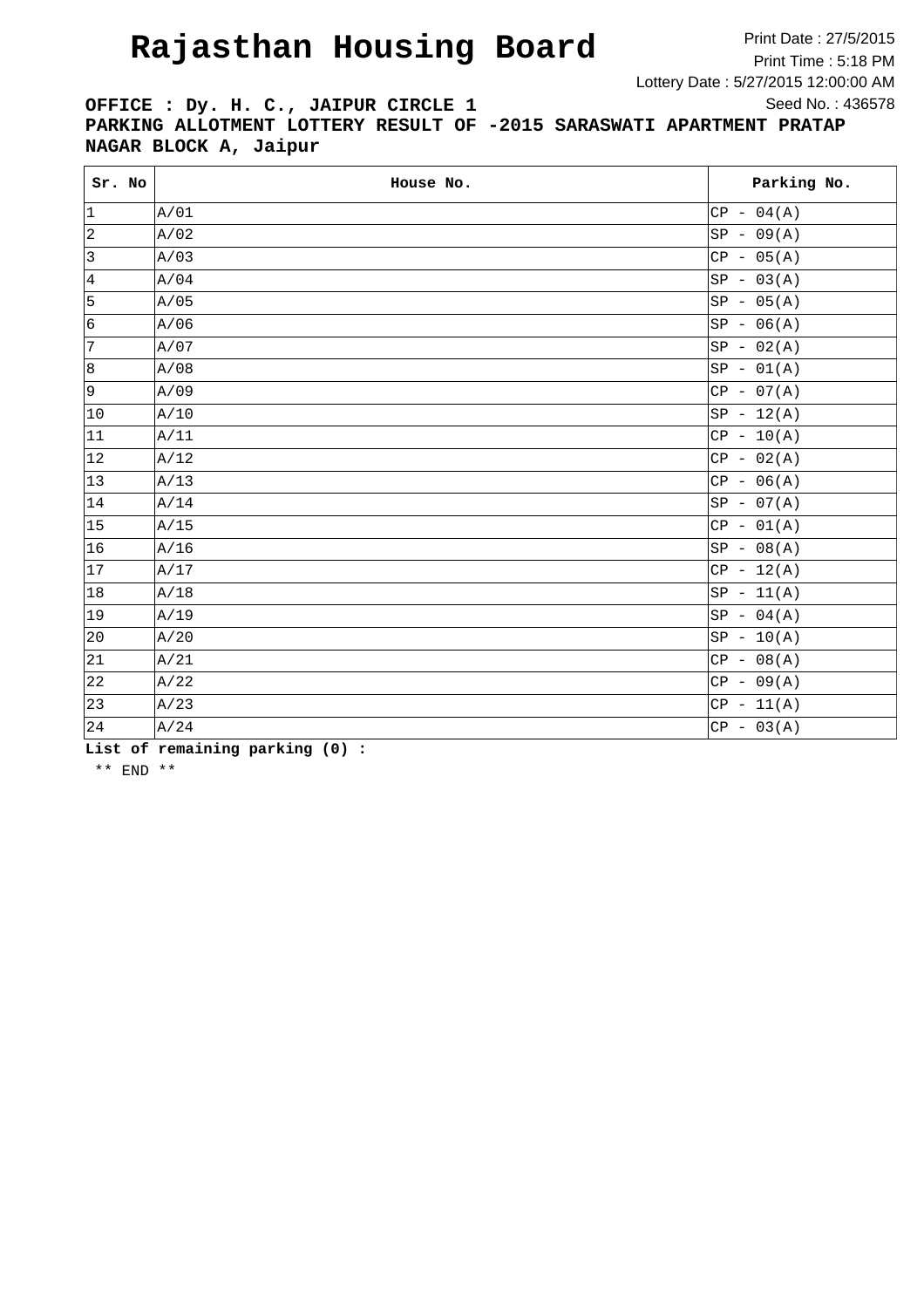Print Date : 27/5/2015 Print Time : 5:25 PM Lottery Date : 5/27/2015 12:00:00 AM Seed No. : 694652

OFFICE : Dy. H. C., JAIPUR CIRCLE 1 PARKING ALLOTMENT LOTTERY RESULT OF -2015 SARASWATI APARTMENT PRATAP NAGAR BLOCK B, Jaipur

| Sr. No       | House No. | Parking No.  |
|--------------|-----------|--------------|
| 1            | B/01      | $CP - 13(B)$ |
| 2            | B/02      | $CP - 17(B)$ |
| 3            | B/03      | $CP - 21(B)$ |
| 4            | B/04      | $CP - 14(B)$ |
| 5            | B/05      | $CP - 19(B)$ |
| 6            | B/06      | $CP - 24(B)$ |
| 7            | B/07      | $SP - 15(B)$ |
| 8            | B/08      | $SP - 23(B)$ |
| 9            | B/09      | $SP - 21(B)$ |
| $ 10\rangle$ | B/10      | $SP - 19(B)$ |
| 11           | B/11      | $SP - 22(B)$ |
| $ 12\rangle$ | B/12      | $SP - 18(B)$ |
| 13           | B/13      | $SP - 13(B)$ |
| 14           | B/14      | $SP - 20(B)$ |
| 15           | B/15      | $CP - 16(B)$ |
| 16           | B/16      | $SP - 24(B)$ |
| 17           | B/17      | $CP - 20(B)$ |
| 18           | B/18      | $SP - 16(B)$ |
| $ 19\rangle$ | B/19      | $CP - 22(B)$ |
| 20           | B/20      | $SP - 14(B)$ |
| 21           | B/21      | $CP - 18(B)$ |
| 22           | B/22      | $CP - 15(B)$ |
| 23           | B/23      | $CP - 23(B)$ |
| 24           | B/24      | $SP - 17(B)$ |

List of remaining parking (0) :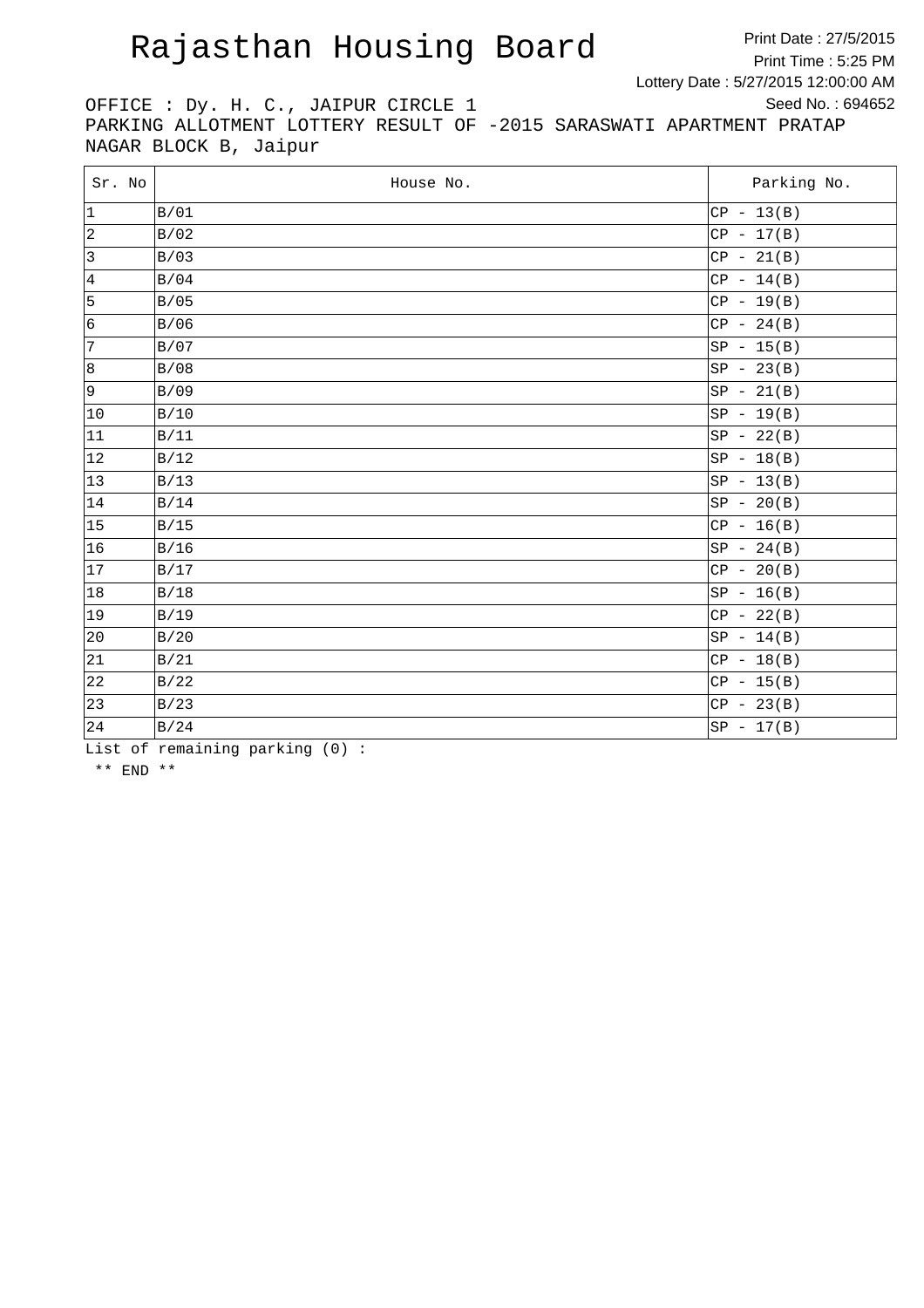Print Date : 27/5/2015 Print Time : 5:30 PM Lottery Date : 5/27/2015 12:00:00 AM Seed No. : 541816

OFFICE : Dy. H. C., JAIPUR CIRCLE 1 PARKING ALLOTMENT LOTTERY RESULT OF -2015 SARASWATI APARTMENT PRATAP NAGAR BLOCK C, Jaipur

| Sr. No         | House No. | Parking No.  |
|----------------|-----------|--------------|
| $ 1\rangle$    | C/01      | $CP - 25(C)$ |
| $ 2\rangle$    | C/02      | $SP - 36(C)$ |
| $\overline{3}$ | C/03      | $CP - 26(C)$ |
| 4              | C/04      | $SP - 27(C)$ |
| 5              | C/05      | $SP - 34(C)$ |
| 6              | C/06      | $SP - 30(C)$ |
| 7              | C/07      | $CP - 34(C)$ |
| 8              | C/08      | $CP - 36(C)$ |
| 9              | C/09      | $SP - 25(C)$ |
| $ 10\rangle$   | C/10      | $CP - 33(C)$ |
| 11             | C/11      | $SP - 31(C)$ |
| 12             | C/12      | $SP - 29(C)$ |
| $ 13\rangle$   | C/13      | $SP - 35(C)$ |
| 14             | C/14      | $CP - 29(C)$ |
| 15             | C/15      | $SP - 28(C)$ |
| 16             | C/16      | $SP - 33(C)$ |
| 17             | C/17      | $CP - 35(C)$ |
| 18             | C/18      | $CP - 28(C)$ |
| $ 19\rangle$   | C/19      | $CP - 27(C)$ |
| $ 20\rangle$   | C/20      | $CP - 32(C)$ |
| 21             | C/21      | $CP - 31(C)$ |
| 22             | C/22      | $SP - 26(C)$ |
| 23             | C/23      | $CP - 30(C)$ |
| 24             | C/24      | $SP - 32(C)$ |

List of remaining parking (0) :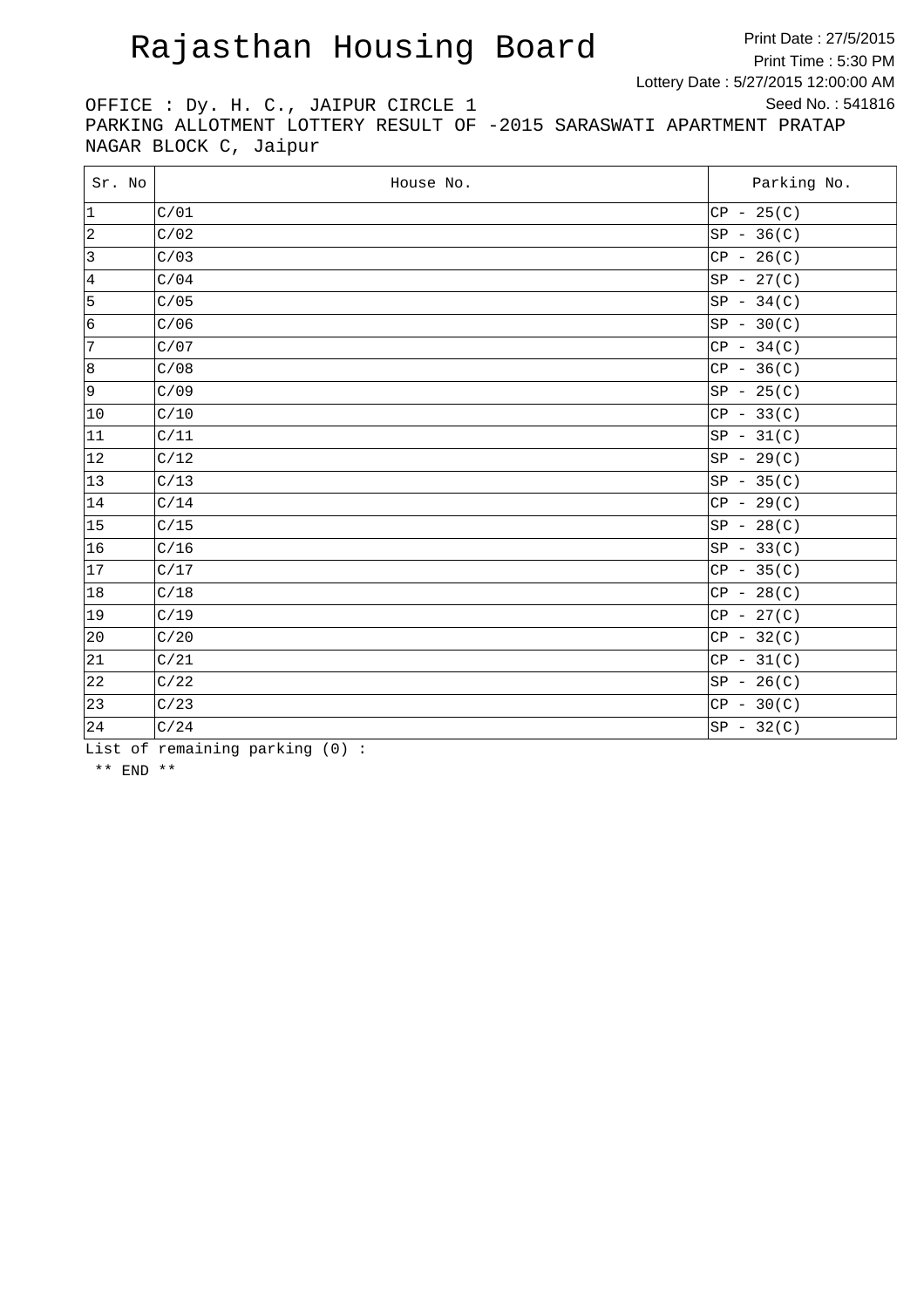Print Date : 27/5/2015 Print Time : 5:36 PM Lottery Date : 5/27/2015 12:00:00 AM Seed No. : 560794

OFFICE : Dy. H. C., JAIPUR CIRCLE 1 PARKING ALLOTMENT LOTTERY RESULT OF -2015 SARASWATI APARTMENT PRATAP NAGAR BLOCK D, Jaipur

| Sr. No          | House No. | Parking No.  |
|-----------------|-----------|--------------|
| 1               | D/01      | $SP - 44(D)$ |
| $ 2\rangle$     | D/02      | $CP - 43(D)$ |
| $ 3\rangle$     | D/03      | $SP - 47(D)$ |
| $\vert 4 \vert$ | D/04      | $CP - 44(D)$ |
| 5               | D/05      | $SP - 40(D)$ |
| 6               | D/06      | $SP - 39(D)$ |
| $\sqrt{7}$      | D/07      | $SP - 41(D)$ |
| 8               | D/08      | $SP - 46(D)$ |
| 9               | D/09      | $SP - 48(D)$ |
| $ 10\rangle$    | D/10      | $CP - 46(D)$ |
| 11              | D/11      | $SP - 42(D)$ |
| 12              | D/12      | $CP - 41(D)$ |
| $ 13\rangle$    | D/13      | $CP - 39(D)$ |
| 14              | D/14      | $SP - 45(D)$ |
| 15              | D/15      | $CP - 45(D)$ |
| 16              | D/16      | $CP - 47(D)$ |
| 17              | D/17      | $CP - 42(D)$ |
| 18              | D/18      | $SP - 37(D)$ |
| $ 19\rangle$    | D/19      | $CP - 48(D)$ |
| 20              | D/20      | $CP - 38(D)$ |
| 21              | D/21      | $CP - 37(D)$ |
| 22              | D/22      | $SP - 38(D)$ |
| 23              | D/23      | $SP - 43(D)$ |
| 24              | D/24      | $CP - 40(D)$ |

List of remaining parking (0) :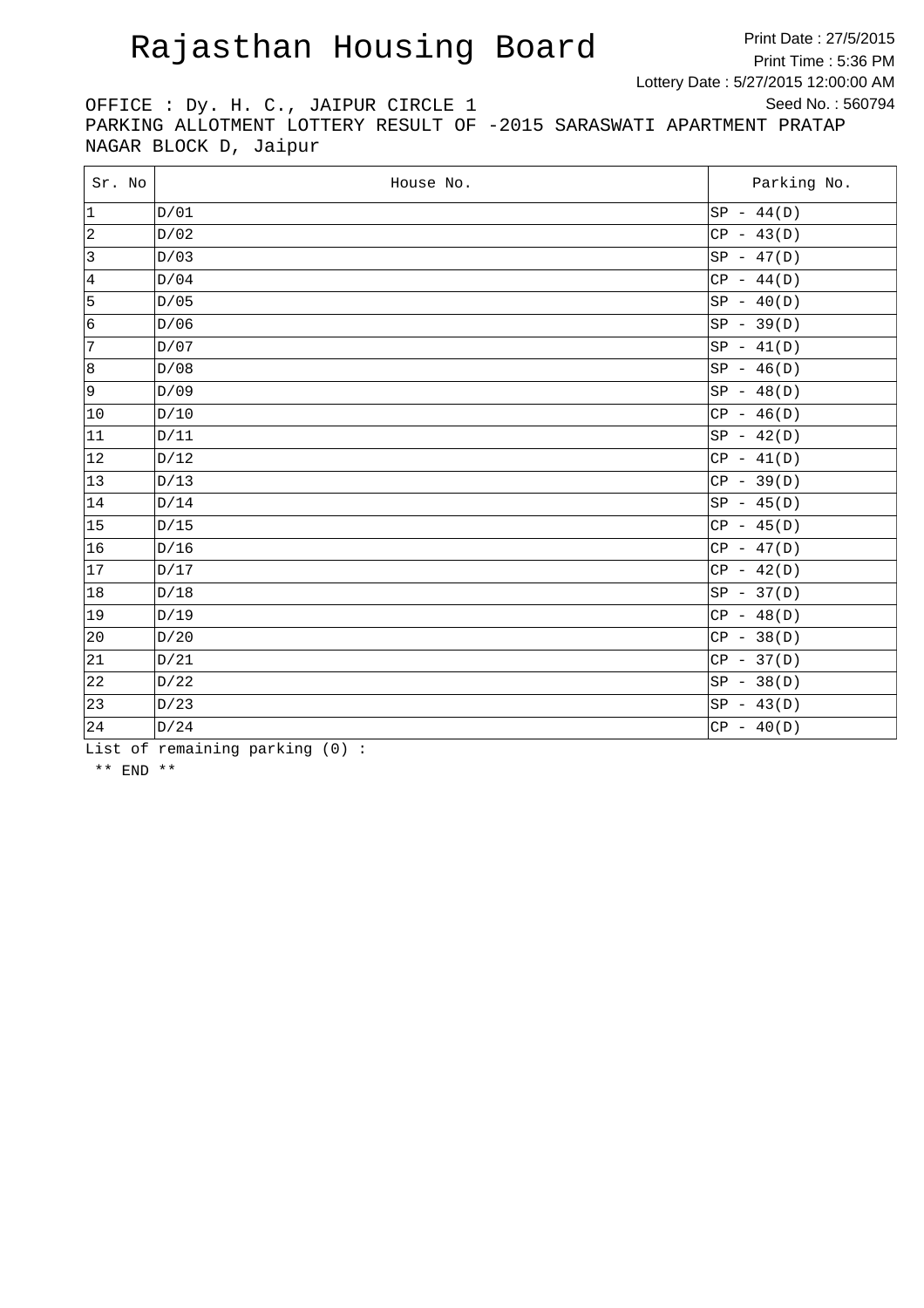Print Date : 27/5/2015 Print Time : 5:41 PM Lottery Date : 5/27/2015 12:00:00 AM Seed No. : 547511

OFFICE : Dy. H. C., JAIPUR CIRCLE 1 PARKING ALLOTMENT LOTTERY RESULT OF -2015 SARASWATI APARTMENT PRATAP NAGAR BLOCK E, Jaipur

| Sr. No         | House No. | Parking No.  |
|----------------|-----------|--------------|
| $ 1\rangle$    | E/01      | $SP - 49(E)$ |
| $ 2\rangle$    | E/02      | $CP - 59(E)$ |
| $\overline{3}$ | E/03      | $SP - 57(E)$ |
| 4              | E/04      | $SP - 55(E)$ |
| 5              | E/05      | $SP - 53(E)$ |
| 6              | E/06      | $SP - 52(E)$ |
| $ 7\rangle$    | E/07      | $SP - 60(E)$ |
| 8              | E/08      | $CP - 56(E)$ |
| 9              | E/09      | $SP - 51(E)$ |
| $ 10\rangle$   | E/10      | $CP - 58(E)$ |
| 11             | E/11      | $CP - 50(E)$ |
| 12             | E/12      | $CP - 57(E)$ |
| $ 13\rangle$   | E/13      | $SP - 56(E)$ |
| 14             | E/14      | $CP - 54(E)$ |
| 15             | E/15      | $CP - 52(E)$ |
| 16             | E/16      | $CP - 51(E)$ |
| 17             | E/17      | $SP - 54(E)$ |
| 18             | E/18      | $SP - 58(E)$ |
| $ 19\rangle$   | E/19      | $CP - 60(E)$ |
| 20             | E/20      | $SP - 59(E)$ |
| 21             | E/21      | $CP - 49(E)$ |
| 22             | E/22      | $CP - 53(E)$ |
| 23             | E/23      | $SP - 50(E)$ |
| 24             | E/24      | $CP - 55(E)$ |

List of remaining parking (0) :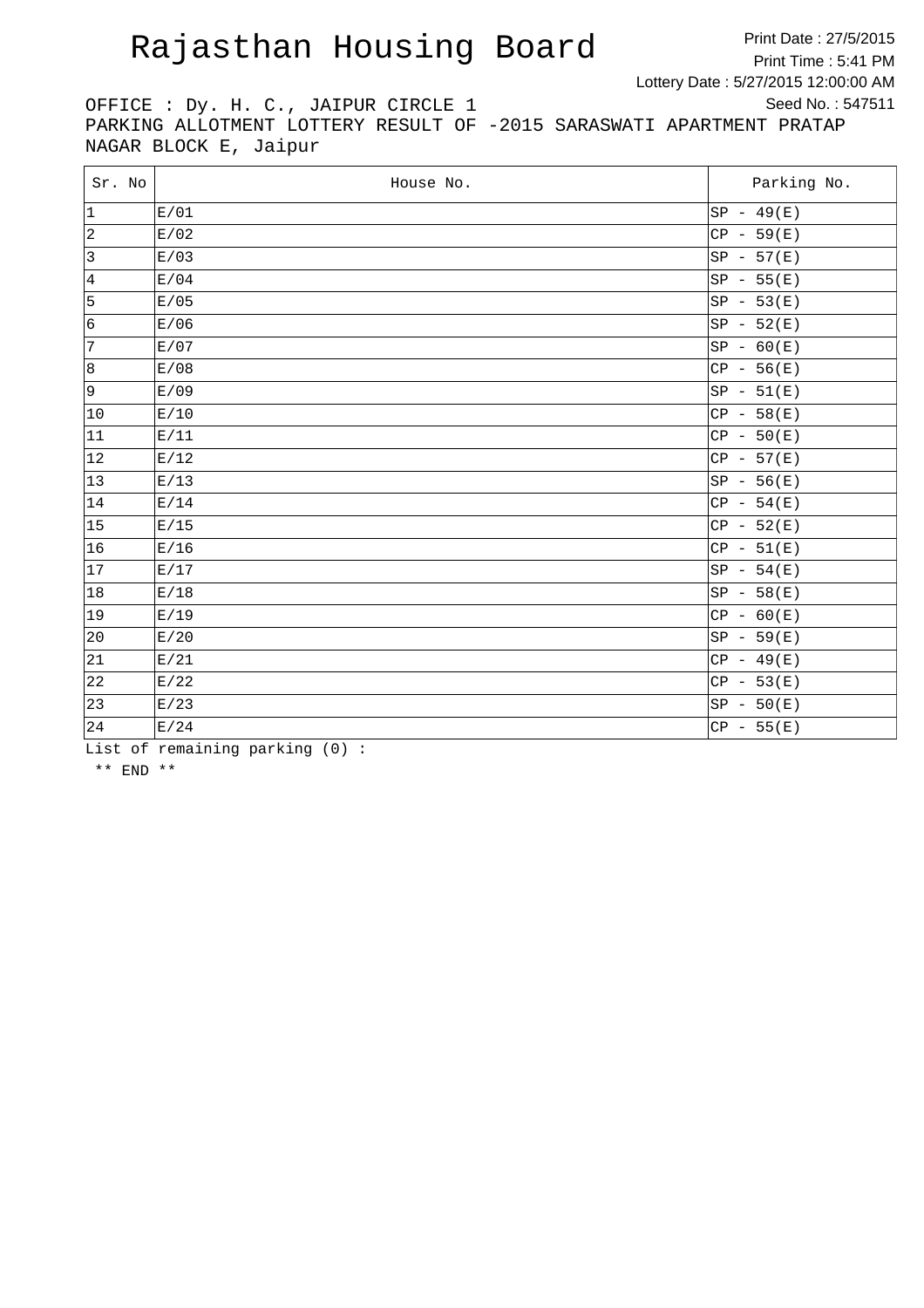Print Date : 27/5/2015 Print Time : 5:45 PM Lottery Date : 5/27/2015 12:00:00 AM Seed No. : 397502

OFFICE : Dy. H. C., JAIPUR CIRCLE 1 PARKING ALLOTMENT LOTTERY RESULT OF -2015 SARASWATI APARTMENT PRATAP NAGAR BLOCK F, Jaipur

| Sr. No          | House No. | Parking No.  |
|-----------------|-----------|--------------|
| $ 1\rangle$     | F/01      | $CP - 62(F)$ |
| $ 2\rangle$     | F/02      | $CP - 68(F)$ |
| 3               | F/03      | $SP - 66(F)$ |
| $\vert 4 \vert$ | F/04      | $CP - 71(F)$ |
| 5               | F/05      | $SP - 64(F)$ |
| 6               | F/06      | $CP - 63(F)$ |
| $ 7\rangle$     | F/07      | $SP - 69(F)$ |
| 8               | F/08      | $CP - 61(F)$ |
| 9               | F/09      | $SP - 63(F)$ |
| $ 10\rangle$    | F/10      | $SP - 72(F)$ |
| 11              | F/11      | $SP - 71(F)$ |
| 12              | F/12      | $SP - 70(F)$ |
| 13              | F/13      | $CP - 66(F)$ |
| 14              | F/14      | $CP - 65(F)$ |
| 15              | F/15      | $CP - 64(F)$ |
| 16              | F/16      | $SP - 68(F)$ |
| 17              | F/17      | $SP - 62(F)$ |
| 18              | F/18      | $SP - 65(F)$ |
| $ 19\rangle$    | F/19      | $SP - 67(F)$ |
| 20              | F/20      | $CP - 69(F)$ |
| 21              | F/21      | $CP - 67(F)$ |
| 22              | F/22      | $CP - 72(F)$ |
| 23              | F/23      | $CP - 70(F)$ |
| 24              | F/24      | $SP - 61(F)$ |

List of remaining parking (0) :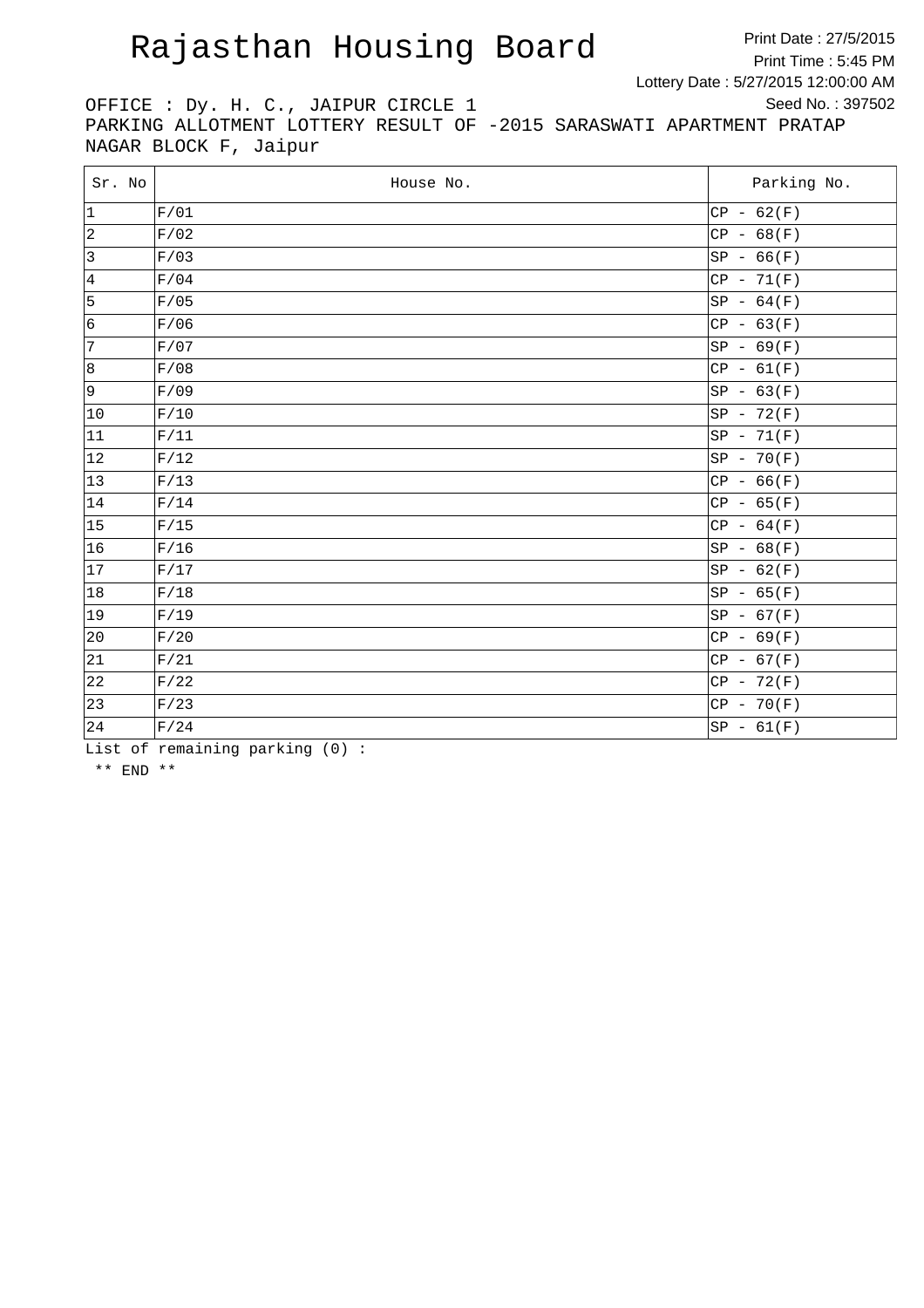Print Date : 27/5/2015 Print Time : 5:55 PM Lottery Date : 5/27/2015 12:00:00 AM Seed No. : 310545

OFFICE : Dy. H. C., JAIPUR CIRCLE 1 PARKING ALLOTMENT LOTTERY RESULT OF -2015 SARASWATI APARTMENT PRATAP NAGAR BLOCK G, Jaipur

| Sr. No         | House No. | Parking No.  |
|----------------|-----------|--------------|
| $ 1\rangle$    | G/01      | $SP - 79(G)$ |
| $\vert$ 2      | G/02      | $SP - 81(G)$ |
| $\overline{3}$ | G/03      | $SP - 73(G)$ |
| 4              | G/04      | $CP - 79(G)$ |
| 5              | G/05      | $CP - 74(G)$ |
| 6              | G/06      | SP - 77(G)   |
| 7              | G/07      | $CP - 81(G)$ |
| 8              | G/08      | $CP - 84(G)$ |
| 9۱             | G/09      | $CP - 76(G)$ |
| $ 10\rangle$   | G/10      | $CP - 73(G)$ |
| 11             | G/11      | $SP - 84(G)$ |
| 12             | G/12      | $CP - 77(G)$ |
| $ 13\rangle$   | G/13      | $CP - 80(G)$ |
| 14             | G/14      | $SP - 74(G)$ |
| 15             | G/15      | $SP - 83(G)$ |
| 16             | G/16      | $SP - 76(G)$ |
| 17             | G/17      | $SP - 82(G)$ |
| 18             | G/18      | $SP - 80(G)$ |
| $ 19\rangle$   | G/19      | $CP - 83(G)$ |
| 20             | G/20      | $SP - 75(G)$ |
| 21             | G/21      | $CP - 82(G)$ |
| 22             | G/22      | $CP - 78(G)$ |
| 23             | G/23      | $CP - 75(G)$ |
| 24             | G/24      | $SP - 78(G)$ |

List of remaining parking (0) :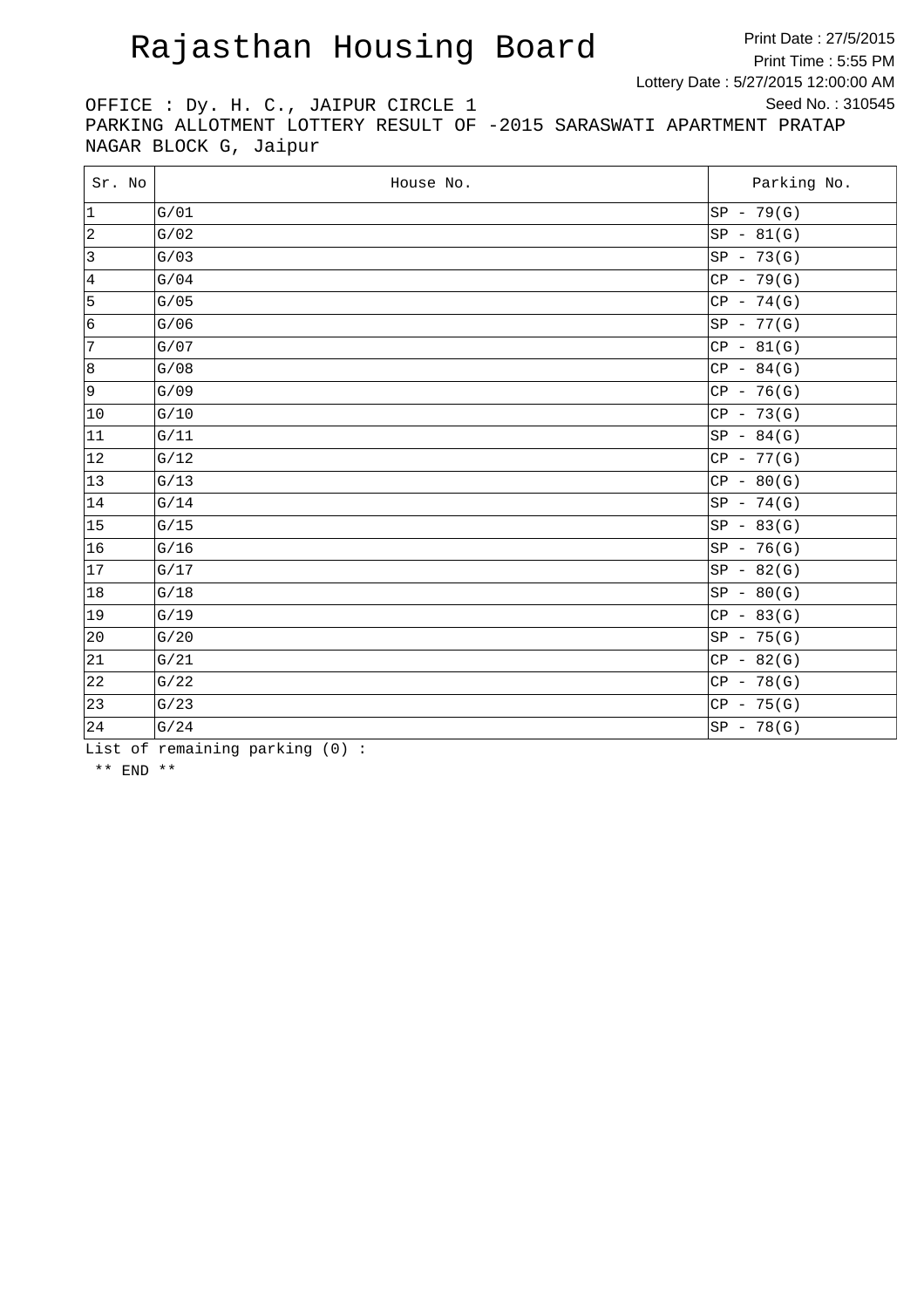Print Date : 27/5/2015 Print Time : 6:04 PM Lottery Date : 5/27/2015 12:00:00 AM Seed No. : 448597

OFFICE : Dy. H. C., JAIPUR CIRCLE 1 PARKING ALLOTMENT LOTTERY RESULT OF -2015 SARASWATI APARTMENT PRATAP NAGAR BLOCK H, Jaipur

| Sr. No       | House No. | Parking No.  |
|--------------|-----------|--------------|
| 1            | H/01      | $CP - 91(H)$ |
| $\vert$ 2    | H/02      | $CP - 90(H)$ |
| $ 3\rangle$  | H/03      | $CP - 89(H)$ |
| 4            | H/04      | $SP - 95(H)$ |
| 5            | H/05      | $CP - 88(H)$ |
| 6            | H/06      | $CP - 94(H)$ |
| 7            | H/07      | $SP - 92(H)$ |
| 8            | H/08      | $CP - 96(H)$ |
| 9            | H/09      | $SP - 96(H)$ |
| $ 10\rangle$ | H/10      | $SP - 90(H)$ |
| 11           | H/11      | $CP - 86(H)$ |
| $ 12\rangle$ | H/12      | $SP - 87(H)$ |
| 13           | H/13      | $SP - 91(H)$ |
| 14           | H/14      | $SP - 88(H)$ |
| 15           | H/15      | $CP - 87(H)$ |
| 16           | H/16      | $SP - 86(H)$ |
| 17           | H/17      | $CP - 95(H)$ |
| 18           | H/18      | $SP - 93(H)$ |
| $ 19\rangle$ | H/19      | $CP - 85(H)$ |
| 20           | H/20      | $CP - 93(H)$ |
| 21           | H/21      | $SP - 85(H)$ |
| 22           | H/22      | $SP - 94(H)$ |
| 23           | H/23      | $CP - 92(H)$ |
| 24           | H/24      | $SP - 89(H)$ |

List of remaining parking (0) :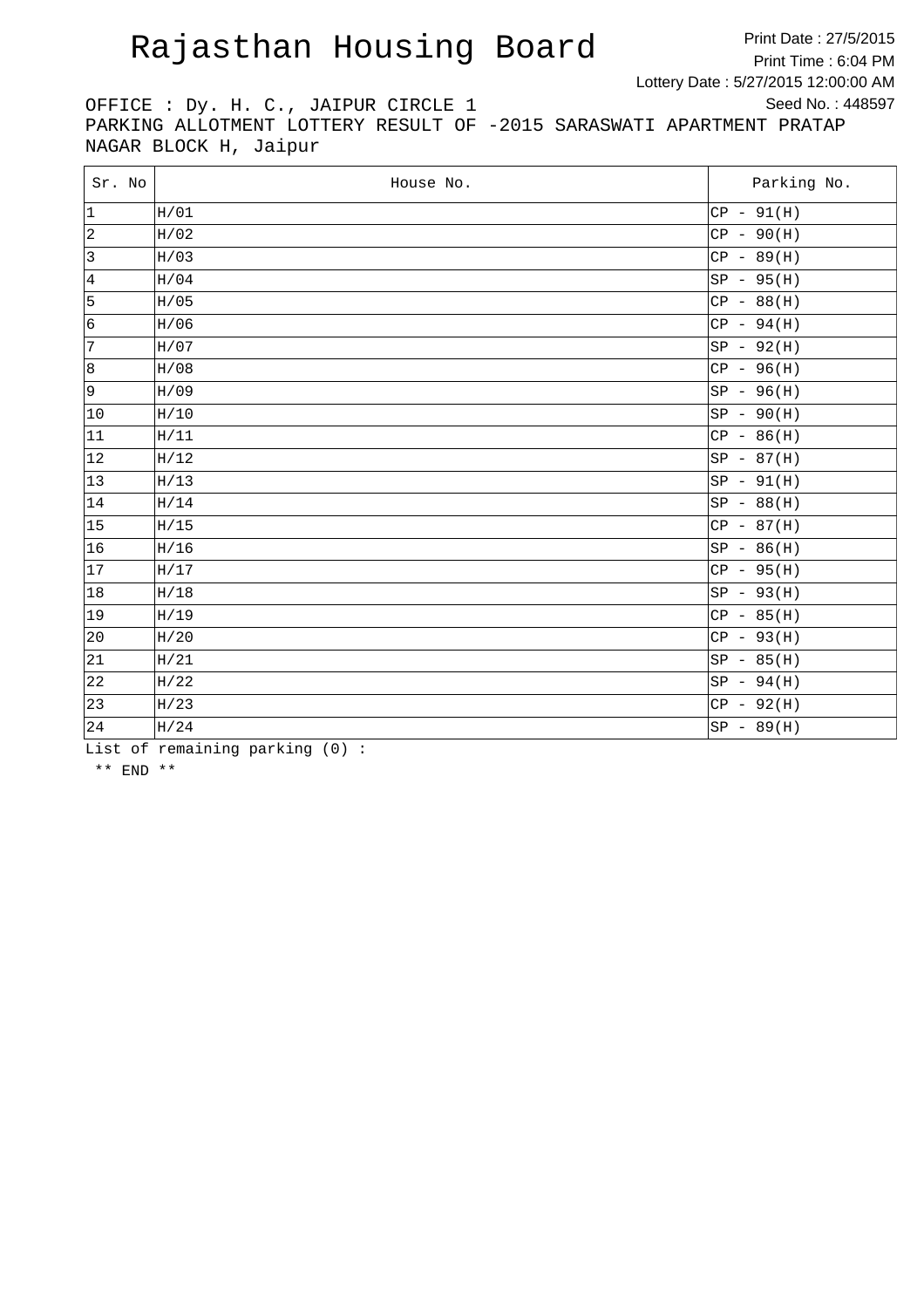Print Date : 27/5/2015 Print Time : 6:09 PM Lottery Date : 5/27/2015 12:00:00 AM Seed No. : 319650

OFFICE : Dy. H. C., JAIPUR CIRCLE 1 PARKING ALLOTMENT LOTTERY RESULT OF -2015 SARASWATI APARTMENT PRATAP NAGAR BLOCK I, Jaipur

| Sr. No         | House No. | Parking No.   |
|----------------|-----------|---------------|
| $ 1\rangle$    | I/01      | $CP - 104(I)$ |
| $ 2\rangle$    | I/02      | $CP - 108(I)$ |
| $\overline{3}$ | I/03      | $CP - 105(I)$ |
| 4              | I/04      | $SP - 108(I)$ |
| 5              | I/05      | $SP - 97(I)$  |
| 6              | I/06      | $SP - 104(I)$ |
| 7              | I/07      | $CP - 97(I)$  |
| 8              | I/08      | $CP - 106(I)$ |
| 9              | I/09      | $CP - 99(I)$  |
| $ 10\rangle$   | I/10      | $SP - 101(I)$ |
| 11             | I/11      | $SP - 106(I)$ |
| 12             | I/12      | $SP - 105(I)$ |
| 13             | I/13      | $SP - 103(I)$ |
| 14             | I/14      | $SP - 107(I)$ |
| 15             | I/15      | $SP - 98(I)$  |
| 16             | I/16      | $CP - 103(I)$ |
| 17             | I/17      | $CP - 102(I)$ |
| 18             | I/18      | $CP - 107(I)$ |
| $ 19\rangle$   | I/19      | $CP - 100(I)$ |
| 20             | I/20      | $CP - 98(I)$  |
| 21             | I/21      | $SP - 102(I)$ |
| 22             | I/22      | $SP - 100(I)$ |
| 23             | I/23      | $CP - 101(I)$ |
| 24             | I/24      | $SP - 99(I)$  |

List of remaining parking (0) :